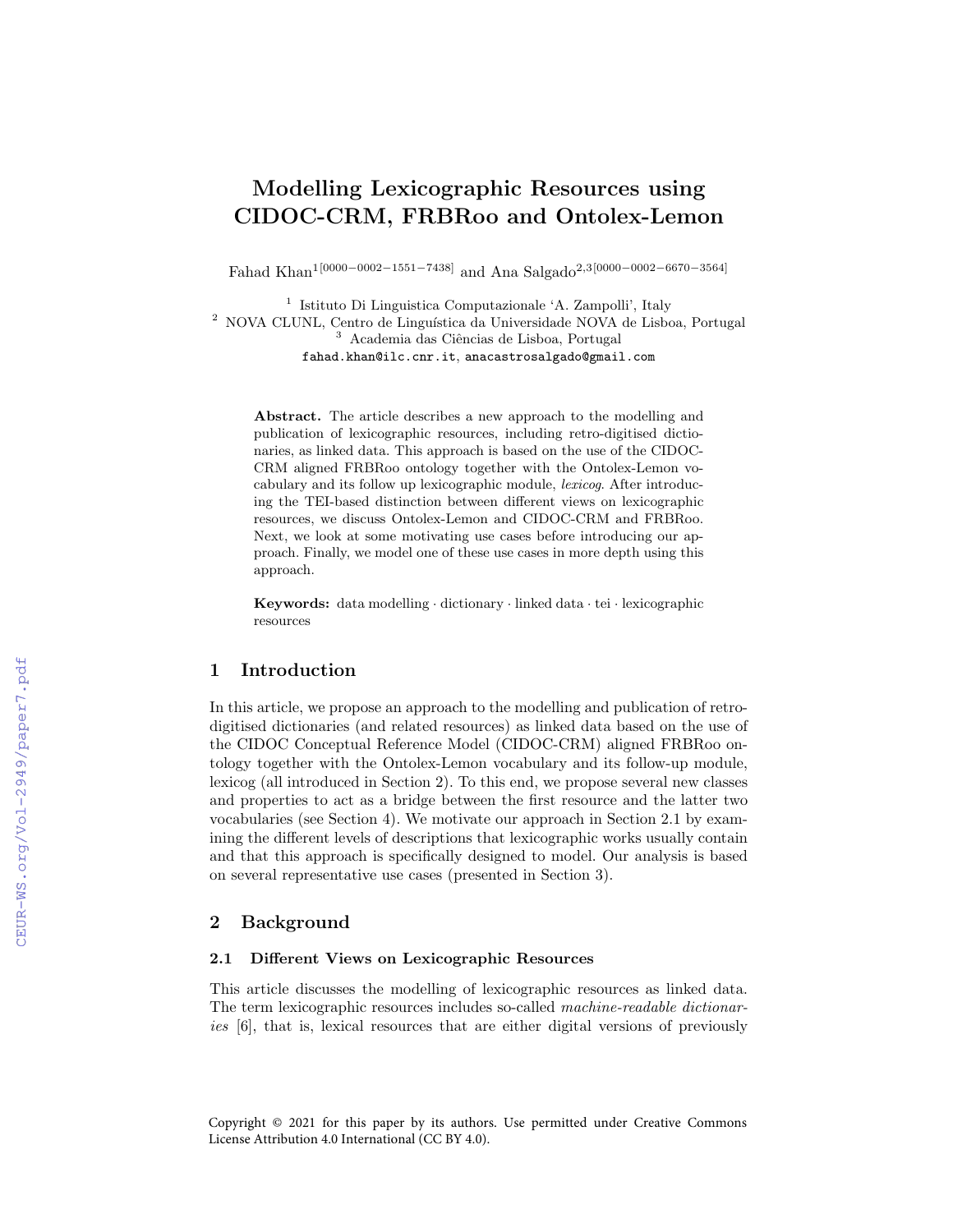#### 2 Khan and Salgado

existing paper dictionaries (so-called retro-digitised dictionaries) or updated digital editions of such dictionaries. In addition, we also classify as lexicographic resources born-digital lexical resources which are structured or organised according to the conventions of traditional dictionaries (or which contain significant portions organised as such). In broader terms, we define a lexicographic resource as a language resource a significant portion of which consists of a set of lexicographic articles or entries written and organised according to some suitable lexicographic criteria. Prima facie, there are two main approaches which we can take in modelling lexicographic resources in general and retro-digitised dictionaries in particular. We can view a dictionary primarily as a cultural/textual artefact with its own specific publishing history and its own verbal expression and visual arrangement of the linguistic content contained within it. Or we can prioritise the linguistic content instead, ignoring how it is presented and the exact sequence of words used in, for example, the definitions of articles. Of course, there is also a third (potentially more verbose) approach, that is, to do both at the same time and make sure both kinds of information are aligned. The distinction made in Chapter 9 ("Dictionaries") of the Text Encoding Guidelines (TEI) between the typographical, editorial and lexical views of a dictionary is particularly useful in this discussion. These views are defined as follows: the typographical view concerns the layout of individual pages; the editorial view is concerned with the properties of a text modelled as a sequence of tokens; and the lexical view is concerned with the conceptual or linguistic content of a dictionary as a whole, as well as its individual entries<sup>1</sup>. In addition to these views, TEI also offers extensive provision, in the  $teiHeader$  element, for including metadata about an original resource to be modelled (e.g., who the authors were and when it was published) and about the process of its digitisation as well as the curation of that process.

In this work, we will concentrate on the modelling of lexicographic resources as linked data to be published on the Semantic Web. This means that the distinctions made in the TEI guidelines are not sufficient for our purposes since the data modelling affordances that TEI-XML offers are different from those offered by linked data and the Semantic Web. This is due both to the expressive possibilities offered by knowledge representation formalisms, such as the Resource Data Framework (RDF) and the Web Ontology Language (OWL), as well as to the ready availability of tools and relevant ontologies and vocabularies in those formalisms. All of this offers data modellers enhanced possibilities for representing the conceptual relationships between different levels of description in lexicographic resources in a more explicit and, hence, more machine-actionable way. Provision for the modelling of the TEI lexical view in a linked data lexico-

<sup>&</sup>lt;sup>1</sup> With the typographical view we would be interested in e.g., the position of line breaks in a text, or the visual arrangement of entries on any single page; with the editorial view we are interested in such things as which words are used in the description of the article and in which order; finally in the lexical view we're interested in information about the given domain of a specialised lexical unit (a term) or sense of a lexical unit, or that a given headword is a "verb".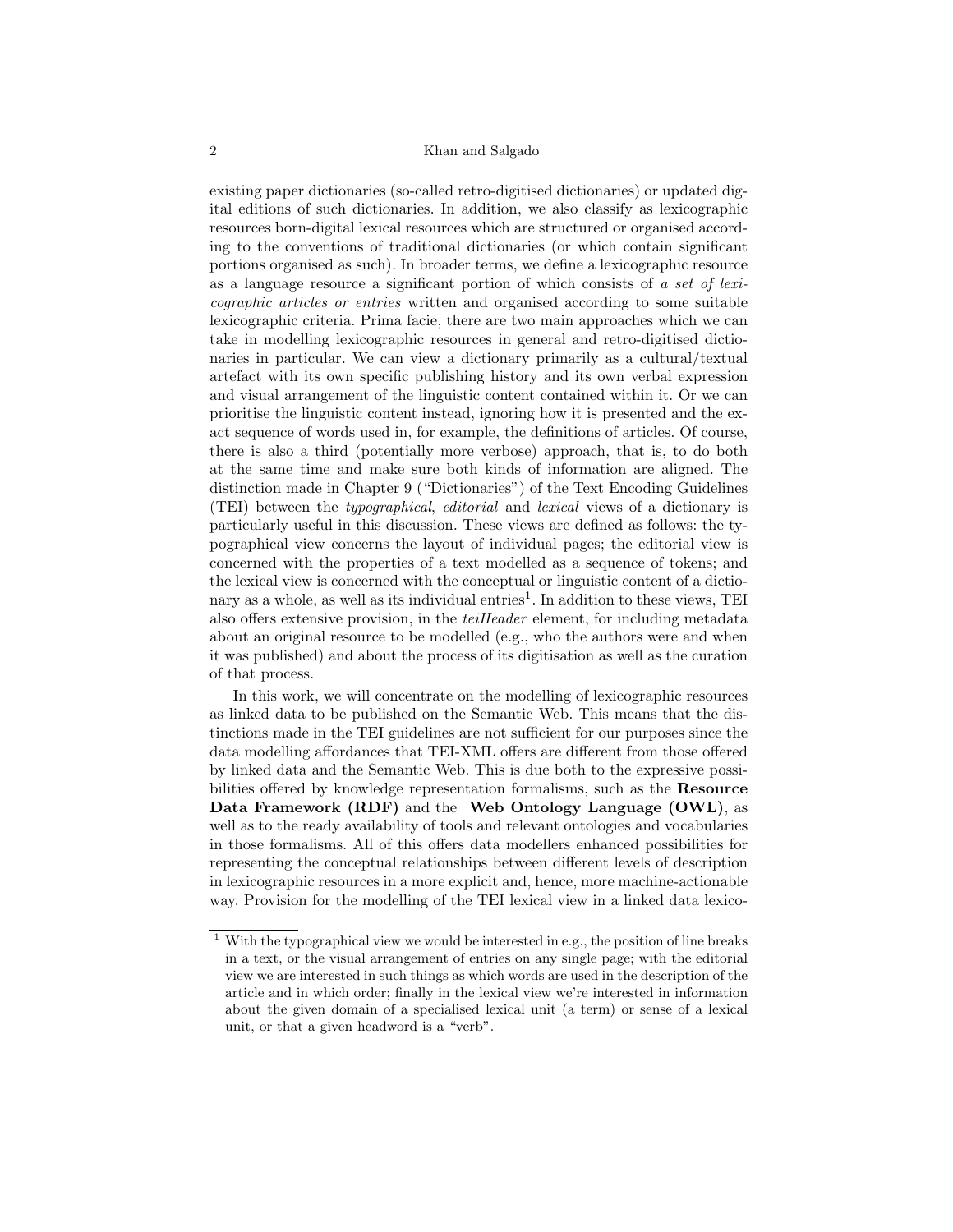graphic resource is already covered in large part by Ontolex-Lemon (which is explored in some detail in Section 2.2) with the latter providing a common data model for the creation of linked data lexicons. Such lexicons can potentially contain information derived from various sources (including, but not limited to, lexicographic resources), and so the use of a common model that imposes conceptual restrictions on how lexical data is represented ultimately facilitates the interoperability of such datasets. Such lexicons can potentially contain information derived from various different sources (including but not limited to lexicographic resources) and so the use of a common model that imposes conceptual restrictions on how lexical data is represented<sup>2</sup> ultimately facilitates the interoperability of such datasets. However, this presents us with the problem of translating the surface representation of this same information (this representation corresponding to the typographic and editorial views mentioned above) into linked data as well as of relating these different levels of description together with each other and with the lexical view – something that is not always straightforward<sup>3</sup>. We are often also interested in numerous other details related to the conception and publication of dictionaries. This is true of historically important dictionaries and/or dictionaries that have gone through significant changes across their different editions.

Broadly speaking then, we are talking here about the distinction between the *linguistic content* of a dictionary text and its metadata (we would argue that the latter category also includes the TEI typographic and editorial views). Our approach (which as far as we are aware is fairly novel with regard to lexicographic resources) is to model this complexity using the top-level ontology CIDOC-CRM and the CIDOC-aligned ontology FRBRoo along with Ontolex-Lemon and lexicog. In other words, we first seek to model separately and then to integrate together the various different aspects of a lexicographic resource using a conceptual modelling approach that uses the ontologies/vocabularies mentioned above along with various others available on the Semantic Web. We propose to do this in a way that makes the semantics of the data as explicit and therefore as machine-actionable as possible. To motivate our approach (described in more detail in Section 4) and to help the reader better appreciate some of the challenges involved, we will look at one specific kind of use case in detail (in Section 3). Before that, however, we will provide brief introductions to some of the models and vocabularies just mentioned.

<sup>2</sup> For instance a headword, corresponding to a lexical entry in Ontolex-Lemon, can only be associated with a single part of speech

<sup>&</sup>lt;sup>3</sup> At the same time however our task is simplified by the fact that the information in a dictionary (as represented by the lexical view) often (though not always) tends to be of a standard form and is organised in a fairly standardised way. At least this is the case to an extent which isn't true of for example biographies or scientific papers, or most other kinds of text where we might be interested in annotating both structural aspects as well as the truth values of the claims being made in the text.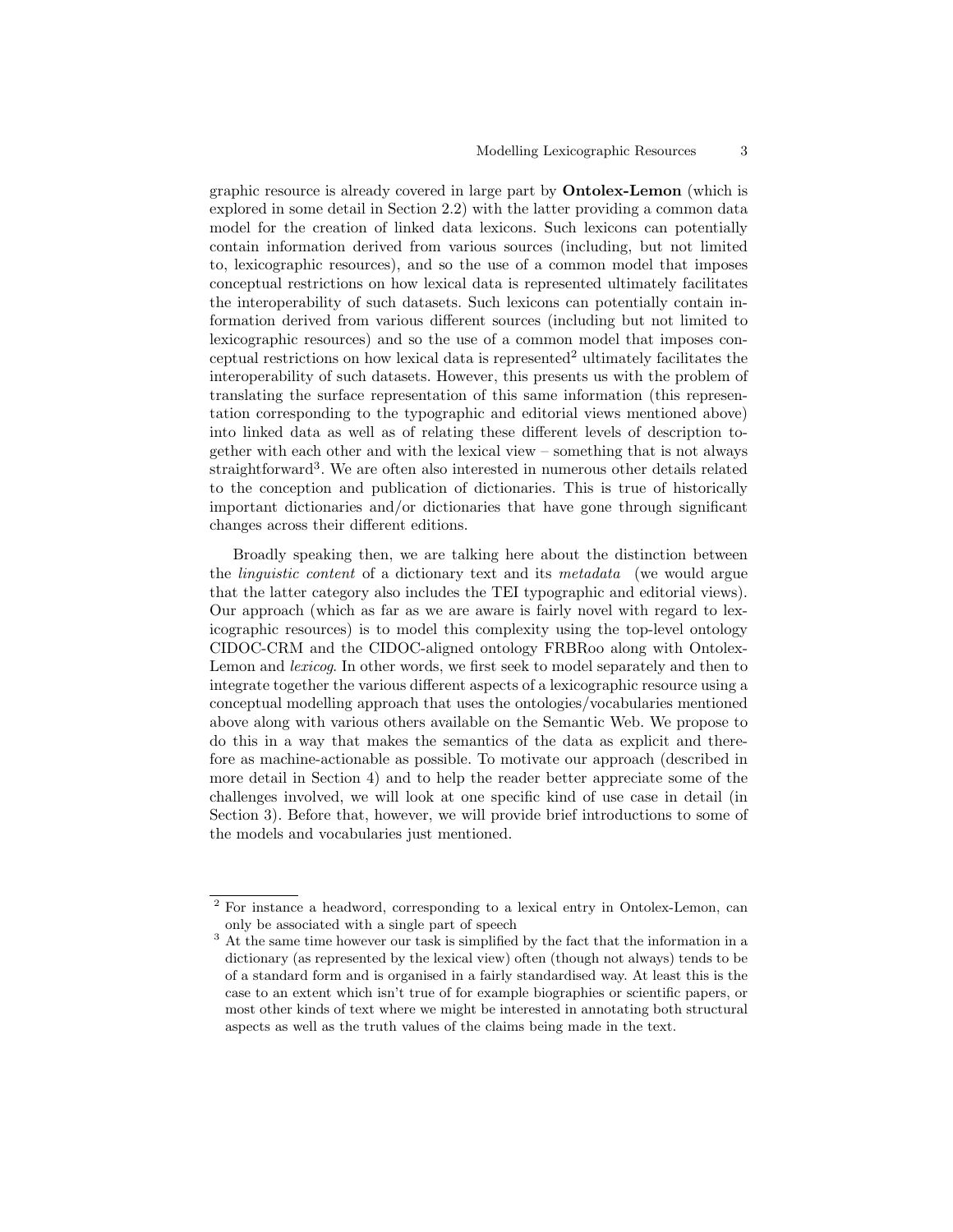#### 2.2 Ontolex-Lemon and Lexicog

The Lexicon Model for Ontologies of the W3C Ontology-Lexicon community group, also known as Ontolex-Lemon, is a linked data native model for the creation of lexical resources<sup>4</sup> [9]. Ontolex-Lemon was originally developed to facilitate the addition of linguistic information to Semantic Web ontologies. However, it quickly became a de facto standard for the modelling of lexicons in RDF with or without the ontological component as originally envisaged. Inspired by previous lexical standards such as the Lexical Markup Framework [6], the vocabulary contains classes such as Lexicon, Lexical Entry, Lexical Sense, Form and Word (the names of the classes are fairly self-explanatory).The popularity of the Ontolex-Lemon vocabulary as well as the need to deal with cases where there is a substantial difference between the organisation of entries on a page and the modelling proposed by Ontolex-Lemon<sup>5</sup>, soon led to calls for an extension of the original model specifically tailored to the representation of lexicographic resources. The *OntoLex Lemon Lexicography Module* (lexicog) was subsequently developed in response [3]. Figure 1 shows the main classes and properties of the new module. The class Lexicographic Resource, as distinct from the Lexicon class in Ontolex-Lemon (included in the *lime* sub-module of the latter), consists of a collection of **Entry** individuals where each such individual is "a structural element that represents a lexicographic article or record as it is arranged in a source lexicographic resource"<sup>6</sup> . The latter is also a subclass of the class Lexicographic Component whose individuals are defined "structural element[s]" representing "the (sub-)structures of lexicographic articles providing information about entries, senses or sub-entries". Individuals of the class Entry then are linked to Ontolex-Lemon entries via the **entry** object property with the latter relating Entry to "an element that represents the actual information provided by that component in the lexicographic resource". The lexicog module makes a good start at addressing the modelling issues raised by the presence of different dictionary views as identified by the TEI guidelines. However as we will argue in Section 3 there are important kinds of information relevant to modelling lexicographic resources which are still not covered by the combination of Ontolex-Lemon and lexicog.

## 2.3 CIDOC-CRM and FRBRoo

The CIDOC Conceptual Reference Model (CIDOC-CRM)<sup>7</sup> is an eventbased conceptual model or ontology that was initially developed for the cultural heritage domain with the aim of facilitating the harmonisation and integration

<sup>&</sup>lt;sup>4</sup> The commnunity page is here: https://www.w3.org/community/ontolex/; the guidelines can be found here: https://www.w3.org/2016/05/ontolex/.

<sup>5</sup> One well-known example of this is when dictionaries violate the Ontolex-Lemon model constraint requiring one part of speech per Lexical Entry

 $6$  This and the other following *lexicog* quotes are taken from the guidelines to be found at https://www.w3.org/2019/09/lexicog/

<sup>7</sup> http://www.cidoc-crm.org/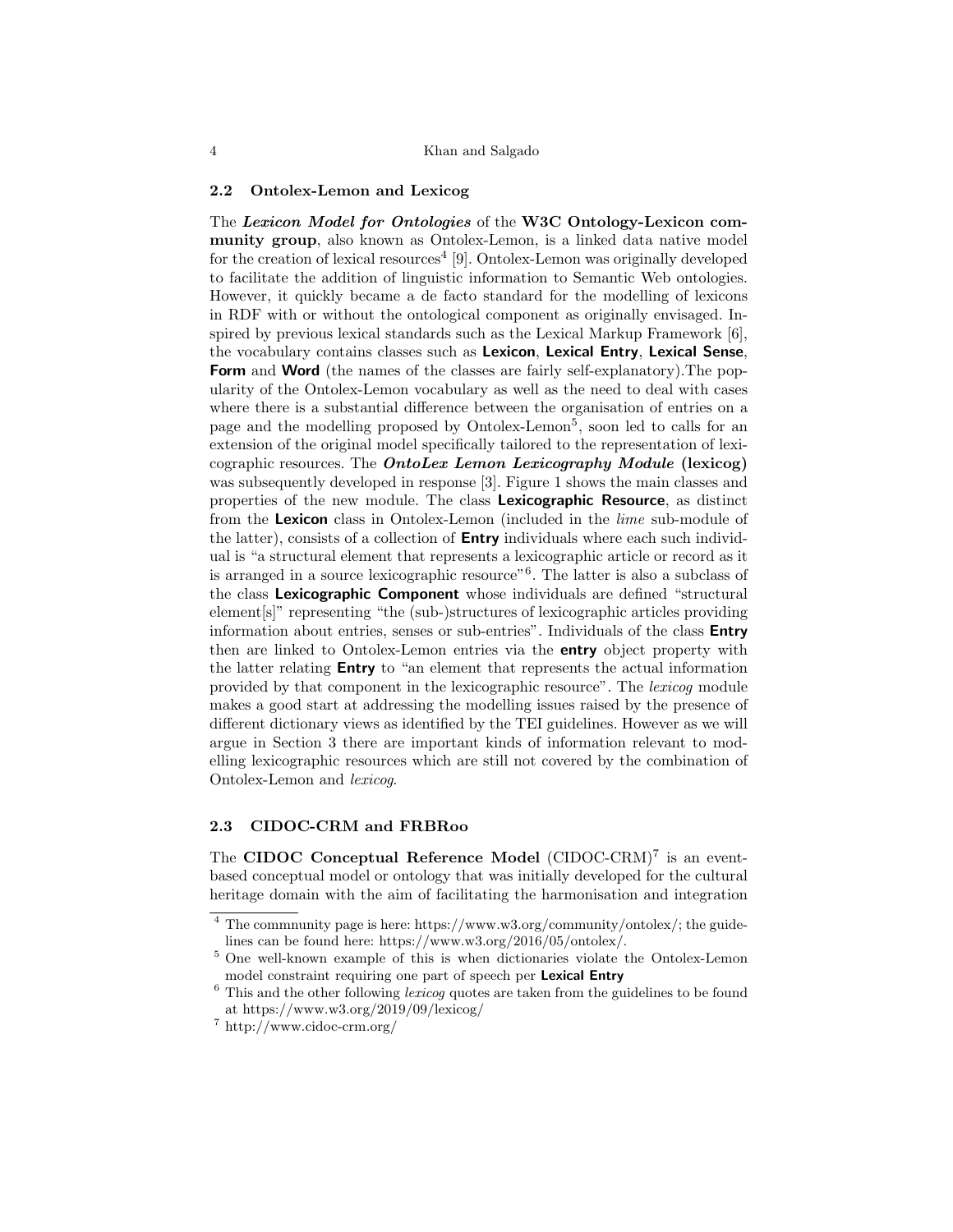

Fig. 1. the OntoLex Lemon Lexicography Module

of data arising from different cultural heritage organisations [5]. CIDOC-CRM makes a clear distinction between endurants and perdurants, i.e., between entities with a persistent identity that may orginate, survive or terminate in events, and temporal concepts which happen rather than maintaining a stable identity over time. The Functional Requirements for Bibliographic Records (FRBR) entity relationship model, instead, was developed by the International Federation of Library Associations and Institutions as a conceptual model for the classification of intellectual products in bibliographic databases and library catalogues [4]. FRBR is well known for its four-fold classification of bibliographic entities based on the distinction between a **Work**, an Expression, a Mani**festation** and an Item. The distinction is an extremely pertinent one for our discussion as we will see in Section 3. We refer in what follows to the version of this distinction introduced in FRBRoo, an ontology based on FRBR and which is harmonised with CIDOC-CRM  $[2]^8$ :

- F1 Work: "[C]omprises distinct concepts or combinations of concepts identified in artistic and intellectual expressions [...] The substance of Work is ideas" [2]. Note that in the case of dictionaries this would encompass the TEI lexical view;
- $-$  F2 Expression: "[C]omprises the intellectual or artistic realisations of works in the form of identifiable immaterial objects, such as texts, poems [...] or any combination of such forms that have objectively recognisable structures"[2].

<sup>8</sup> Note that FRBRoo class identifiers are prefixed by the letter 'F' and a number.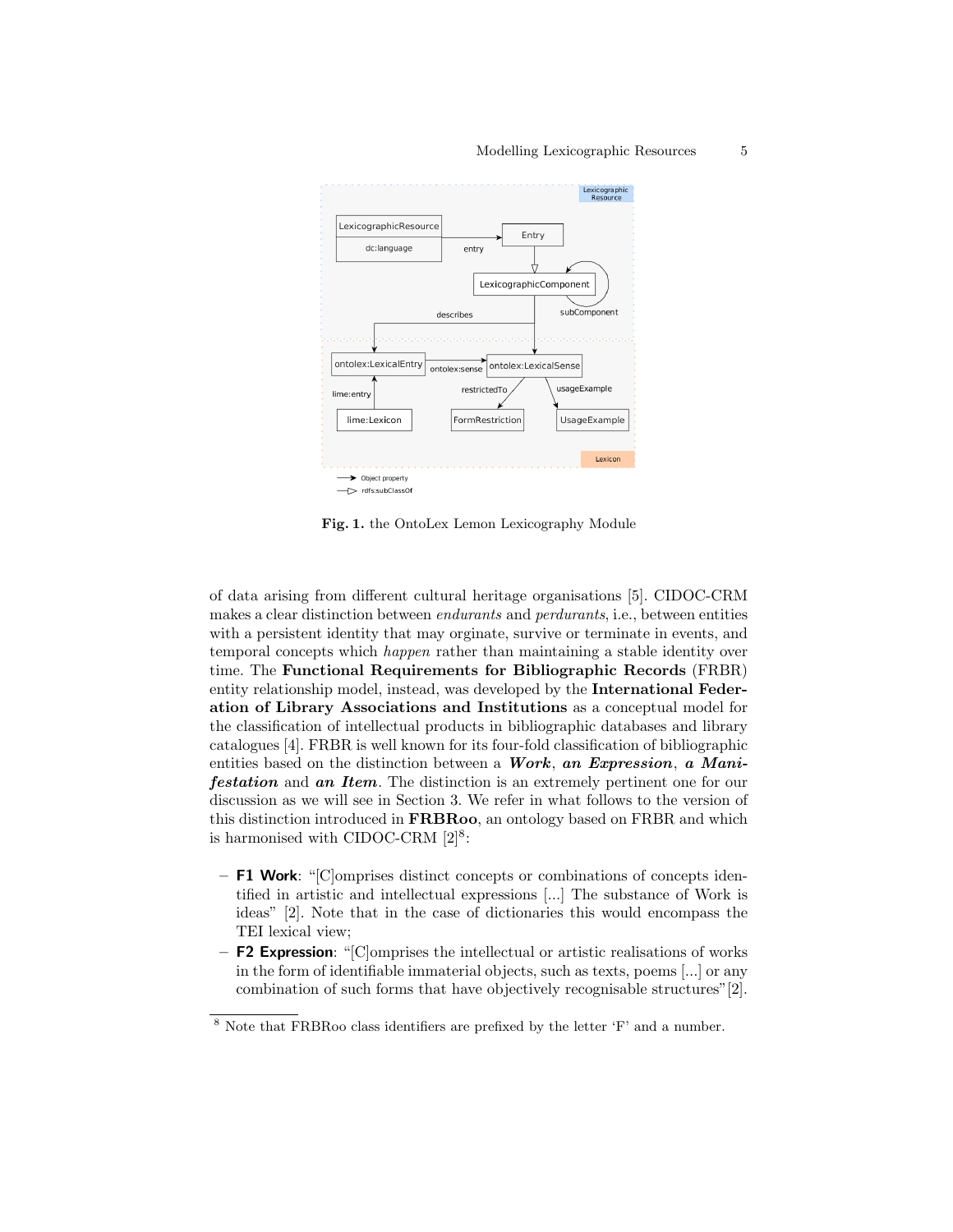In the case of dictionaries we claim that this description encompasses the TEI editorial view;

- Originally one class in the FRBR model, Manifestation, this latter corresponds to two separate classes in FRBRoo: F3 Manifestation Product Type and F4 Manifestation Singleton. The former class is defined as "[defining] all of the features or traits that instances of F5 Item normally display in order that they may be recognised as copies of a particular publication" [2]; the latter as "[comprising] physical objects that each carry an instance of F2 Expression, and that were produced as unique objects" [2]. In the case of dictionaries F3 Manifestation Product Type encompasses the TEI typographic view;
- F5 Item: "[C]omprises physical objects" [2] such as specific physical copies of dictionaries kept at libraries or academic institutions. This class is associated with the kind of metadata information that is usually contained within the TEI header element.

These FRBRoo classes (together with various others included in the ontology) are ideal for describing those aspects of a lexicographic resource which we mentioned above and which are related to its metadata (including those described in the typographical and lexical views). For instance, we can classify a multiedition dictionary as a **F15 Complex Work** with its different individual editions classed as instances of F15 Individual Work. Each of these different editions can then be described at the level of F2 Expression in order to specify, for example, the wording of individual entries. Moreover we can also describe the dictionary at the level of F3 Manifestation Product Type in order to specify the content and placement of images and their relation to the text (this is important in the case of illustrated dictionaries). FRBRoo also allows for the modelling of dictionaries which have been translated from one language to another (such as, for instance, the well-known Liddell-Scott-Jones Ancient Greek-English lexicon which has been translated into several languages, including Modern Greek). Other than these benefits however, the use of an ontology to model a lexicographic resource, and especially one that has been aligned with a popular top level ontology (CIDOC-CRM in this case), helps to improve the interoperability and re-usability of the resulting dataset.

Once more it is worth emphasising that dictionaries are both cultural artefacts and highly structured descriptions of *linguistic phenomena*. It is also worth underlining the importance of being able to relate together these aspects of the same resource. It would be useful, for instance, to be able to represent how lexical content changes over time and across different editions of a dictionary. We should also be able to describe the linguistic claims that a dictionary makes regardless of their truth or falsity (this latter as determined by an editor or curator). This would allow for a higher level description of such claims as well as for the integration of data from different lexical and lexicographic sources and/or the enrichment of single lexicographic resources. In order to further develop this point, and to look at these issues in more detail, we will look at a specific kind of lexicographic data in the next section, namely lexicographic ci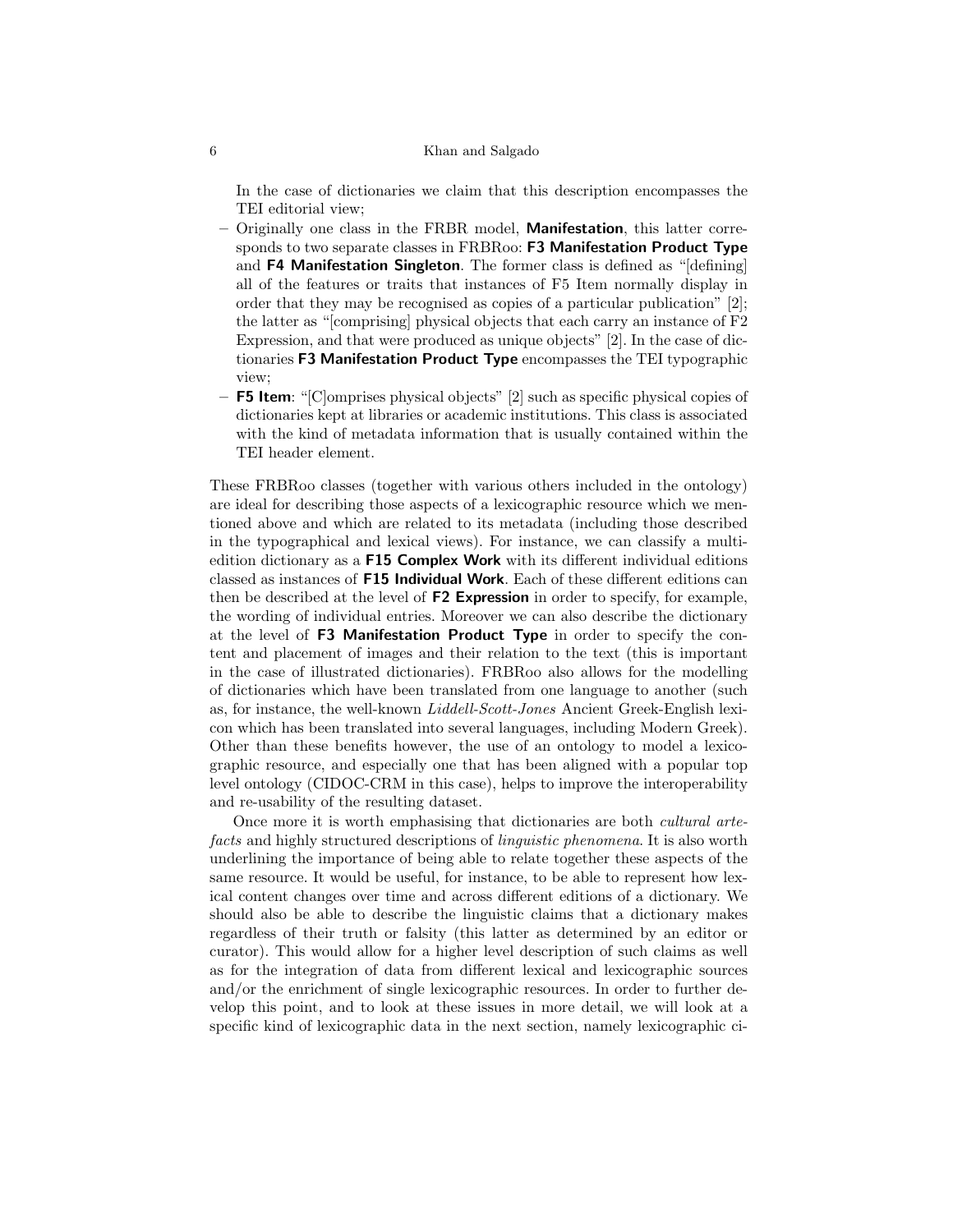tations/attestations; this will also provide us with a use case which we will model below using our new approach.

# 3 Citations and Attestations

Dictionaries very often contain citations under individual entries. This is especially typical of scholarly or encyclopedic dictionaries such as the Oxford English Dictionary or the Liddell-Scott-Jones Ancient Greek-English Lexicon (LSJ) where individual lexicographic articles are often associated with large numbers of them. Here citations are usually meant to show that a lexical unit, a sense, a form, or indeed any kind of linguistic phenomena is attested to in a given text or corpus. Of course these purported citations can sometimes be erroneous. This is the case, for example, where the text cited doesn't actually attest to the phenomenon described due to a misreading of the source or even where it doesn't exist in the form which the lexicographer hypothesised. In these kinds of situation we are concerned with facts that pertain to (at least) two different levels of description: facts at the level of the work (a dictionary citing a text as attesting a given phenomenon) and at the level of content (the phenomenon is or is not attested to by the text in question).

A couple of examples may be useful here; both of them are taken from  $[7]^9$ . In that article we looked at one of the citations in the LSJ lexicographic article for the word ἀνώμᾶλος (anomalos). This citation was marked by the abbreviation 'cj'<sup>10</sup> and referred to a critical reconstruction of a work based on existing fragments. The citation was subsequently excluded from another Ancient Greek dictionary which was closely based on the LSJ thus hinting at its unreliability. We can therefore describe this citation both according to which dictionaries or lexical resources it is found in (and which editions) as well as whether the cited text really attests to the phenomenon in question. The other example concerns the Italian verb *riprovare* which means both<sup>11</sup> 'to try something again<sup>'12</sup> and 'to scold, rebuke'. The well known Italian language dictionary Il vocabolario Treccani [10] (which we will refer to as Treccani from hereon in) lists these as two separate lexicographic articles: **riprovare**<sub>1</sub> ('to try again') and **riprovare**<sub>2</sub> ('to scold')<sup>13</sup> The entry for  $riprovare<sub>1</sub>$  cites the motto of the short lived but highly influential 16th scientific society L'Accademia del Cimento (AdC), i.e., provando e

 $9$  Note that although we presented these same examples in that article our approach was different in that work and didn't involve the use of CIDOC-CRM or any upper ontology for structuring information at different levels of description.

 $10$  This is usually found in critical apparatuses and stands for the Latin *conicit* 'conjectures'.

 $11$  In fact we are dealing with two homonymous lexical units here.

 $12$  Deriving in this instance from *provare* which has the meaning of 'to try' and the prefix  $ri$ - which adds the sense of repetition.<br><sup>13</sup> See the online version of

<sup>&</sup>lt;sup>13</sup> See the online version of both entries can be found here:https://www.treccani.it/vocabolario/riprovare1/, https://www.treccani.it/vocabolario/riprovare2/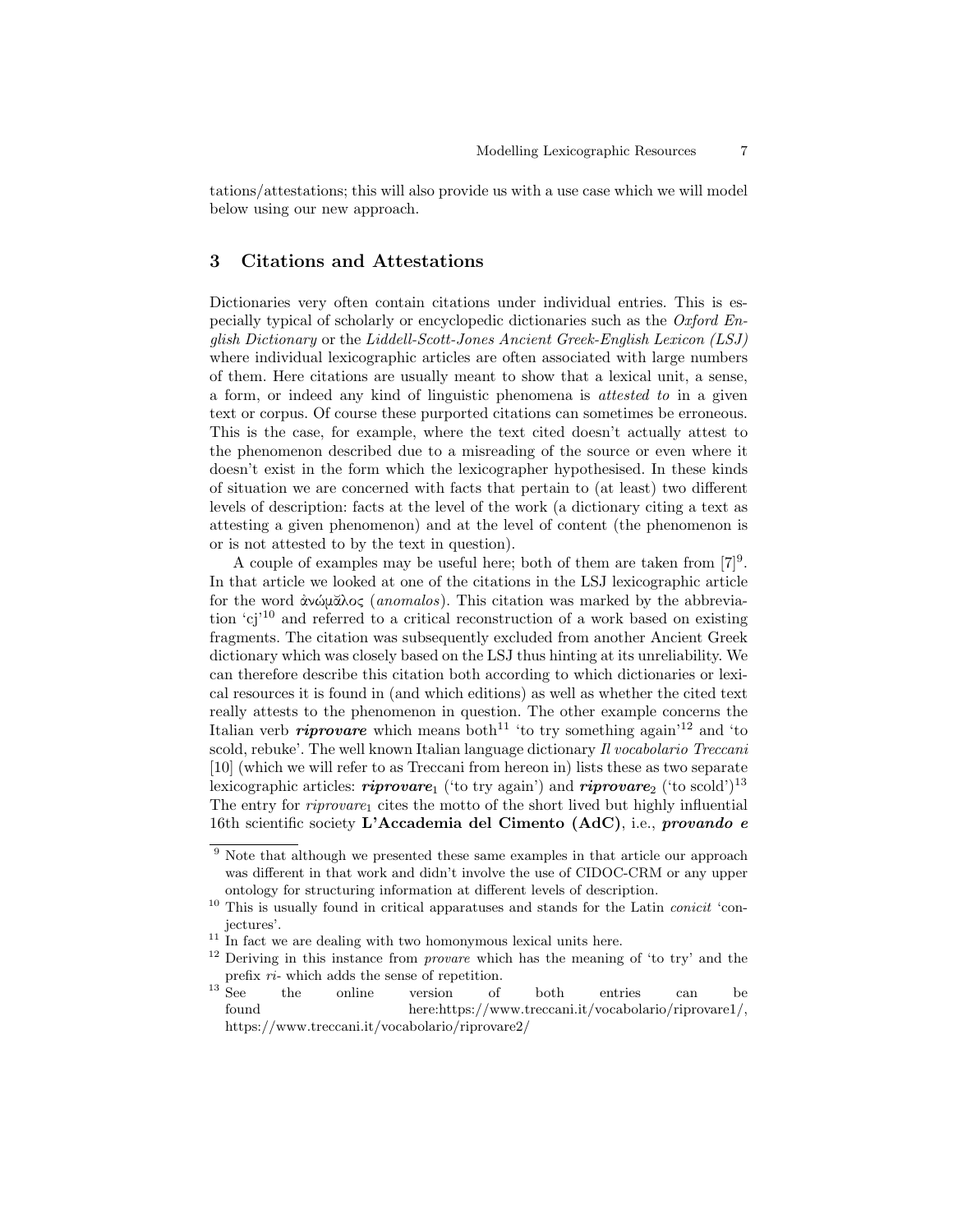riprovando ('trying and trying again'). This motto derives from a terzina of Dante's Divine Comedy (Par. III, 1-3): "Quel sol che pria d'amor mi scaldò 'l petto,/di bella verit`a m'avea scoverto,/provando e riprovando, il dolce aspetto". The Treccani entry however directs the dictionary user to the second sense of the entry for the verb  $\nu r \nu$ <sup>14</sup> 'to try'. There it is explained that although the motto derives from Par. III, 1-3, it does not, in fact, mean the same thing as it does in the latter<sup>15</sup>. The Treccani entry for *riprovare*<sub>2</sub> also cites the use of the gerund form riprovando in the same passage of Dante, but in this case it is as an actual attestation. Another authoritative Italian language dictionary, Il Grande Dizionario della Lingua Italiana (GDLL)  $[1]^{16}$ , cites both the motto of L'Accademia del Cimento and the same terzina from the Divine Comedy in its entry for *riprovare*<sub>1</sub> (and note that *riprovare*<sub>1</sub> and *riprovare*<sub>2</sub> in the GDLL are synonymous with  $riprouare<sub>1</sub>$  and  $riprouare<sub>2</sub>$  respectively in Treccani). The GDLL makes the contradictory claim, however, that both cited texts (the AdC motto and the terzina from the Paradiso) do attest to the entry in question, namely riprovare<sub>1</sub>.

We can summarise the claims made above in the following series of statements:  $(1)$  Treccani's entry for *riprovare*<sub>1</sub> cites the AdC motto;  $(2)$  Treccani's entry for *riprovare*<sub>2</sub> cites Par. III, 1-3 as an attestation; (3) GDLL's entry for riprovare<sub>1</sub> cites Par. III, 1-3 and the AdC mottos as attestations; (4) riprovare<sub>2</sub> is attested by the AdC motto and Par. III, 1-3; (5)  $riprovare<sub>1</sub>$  is attested by the AdC motto but not Par. III, 1-3.

The first three items in the list are true statements about the lexicons which they refer to; they describe the existence of three successful citational ('performative') speech acts. These statements only deal indirectly with lexical units or their usages. Rather, they are primarily concerned with documents or works and the rhetorical/organizational structure pertaining to them. The other two statements, those which we have numbered 4 and 5, instead, describe the direct relationship between an item in a lexicon and a text which evidences it, or better, attests to its past use. The fourth statement is false but the fifth one is true. However in neither case does this follow from the truth (or falsity) of the first three statements. Statements 4 and 5 are at the level of content whereas the first three are at the level of metadata. If we were to create a linked data lexicographic resource combining the two dictionaries listed above (based on a lexical view) and including relevant metadata information about the original sources, then we could include 1,2,3, and 5 as RDF statements but adding 5 would be to add a false statement. In case we are not sure about which claims are true (or which claims we would endorse by creating a curated version of the information in these dictionaries) then we should stay at the metadata level. We could also

<sup>14</sup> https://www.treccani.it/vocabolario/provare/

<sup>15</sup> "[M]otto assunto verso il 1666 dall'Accademia fiorentina del Cimento, tratto dalla Divina Commedia (Par. III, 3, dove però significa 'approvando e disapprovando')"<br><sup>16</sup> The dictionary is consultable here as a collection of scans

dictionary is consultable here as a collection of scans: http://www.gdli.it/; the image of the page for riprovare can be found here: http://www.gdli.it/JPG/GDLI16/00727.jpg.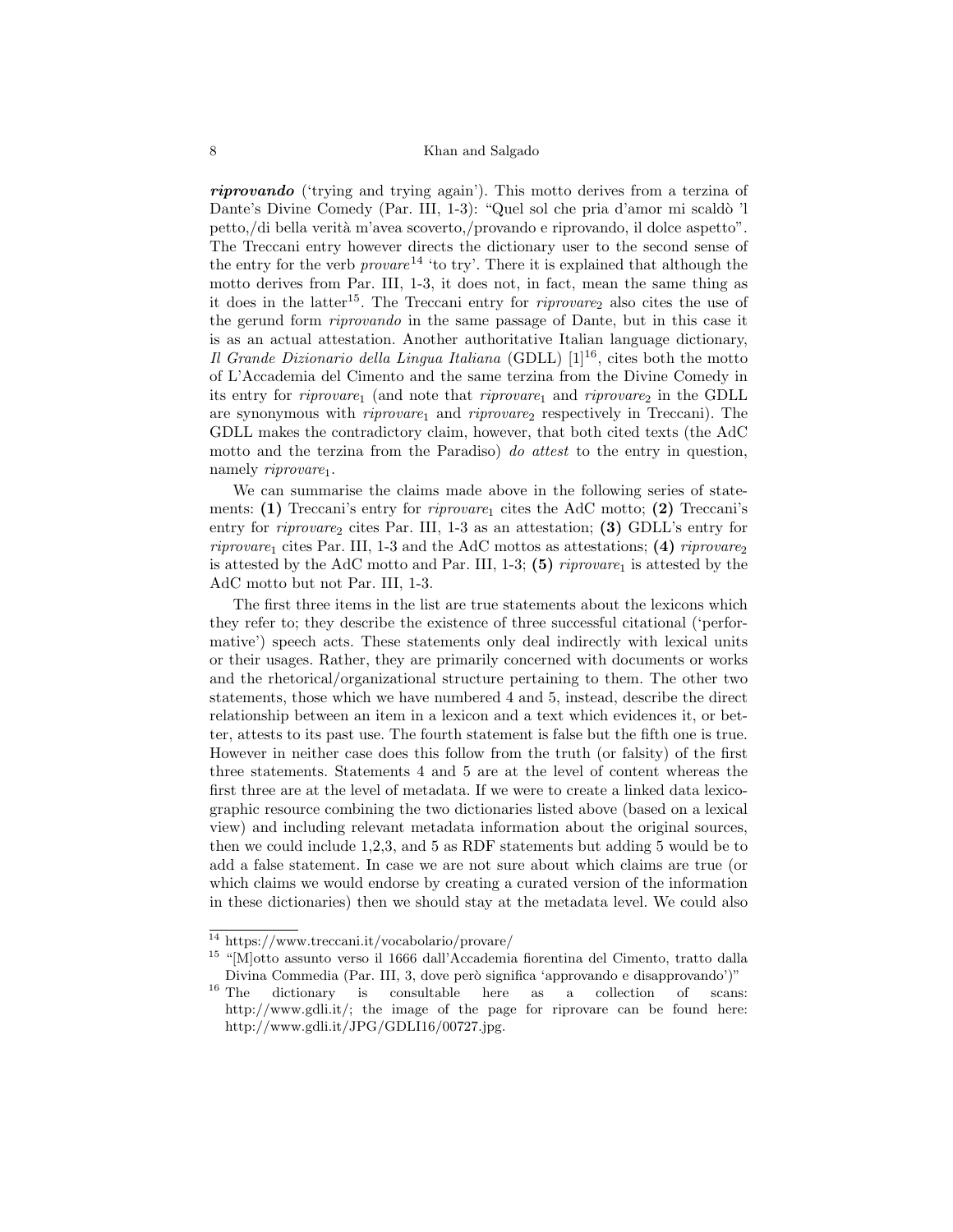publish the GDLL with provenance metadata of course without curating it, or publish separate statements about single entries or senses as nanopublications [8] but it would also be useful to have the possibility of putting together a single dataset in a way that integrates together this information deriving from multiple sources. In the next section, we look at how we can model this situation with linked data ontologies.

# 4 Our Proposed Approach

Our intention is to create bridges between the models and vocabularies which we have mentioned so far. We do this through the definition of a number of new classes and properties. This should facilitate a more extensive modelling of lexicographic resources and at multiple levels of description. The first of these new classes is **Lexicographic Work**. This is a subclass of *both* the FRBRoo class F1 Work and the Ontolex-Lemon class Lexicon. We define it as follows: Lexicographic Work comprises concepts or combinations of concepts for representing/describing the lexicon for a given language community or communities or domain. As F1 Work is a subclass of the CIDOC-CRM class **E89 Propositional Object**<sup>17</sup> we can view individuals of Lexicographic Work as sets of propositions about lexemes and related linguistic concepts belonging to a lexicon. The second new class that we introduce is **Lexicographic Expression**. This is a subclass of the FRBRoo class F2 Expression and the Ontolex-Lemon class Lexicographic Resource. We define it as follows: Lexicographic Expression comprises an intellectual realisation of the description of a lexicon as a structured text. In other words, it is a text viewed apart from a specific typographic realisation: a sequence of words that has an additional organisation in terms of entries, senses (defined as a sub-part of a lexicographical article that discusses a meaning of a lexical unit), forms, etc. By making these newly defined classes subclasses of both Ontolex-Lemon and FRBRoo classes we can take advantage of properties and related classes from both ontologies (as well as from the CIDOC-CRM). Moreover, and analogously to the *lexicog* class **Entry**, we propose the creation of new subclasses of the *lexicog* class **Lexicographic Component**, corresponding to senses and forms as parts of a typographical view. We also envision an extensive use of other Semantic Web ontologies for provenance metadata and in particular of Prov-O<sup>18</sup> and the **Citation Typology Ontology** (CiTO) (part of the **SPAR** suite of ontologies for the publishing domain<sup>19</sup>). We use the object property cites from the latter ontology in our example below<sup>20</sup>. This property has a series of sub-properties corresponding to different kinds of citations (e.g., cites

<sup>&</sup>lt;sup>17</sup> Defined as "sets of propositions about real or mental things and that are documented as single units or serve as topic of discourse"[2].

<sup>18</sup> https://www.w3.org/TR/prov-o/

<sup>19</sup> http://www.sparontologies.net/

 $20$  This property applies to cases where "[t]he citing entity cites the cited entity, either directly and explicitly (as in the reference list of a journal article), indirectly (e.g. by citing a more recent paper by the same group on the same topic), or im-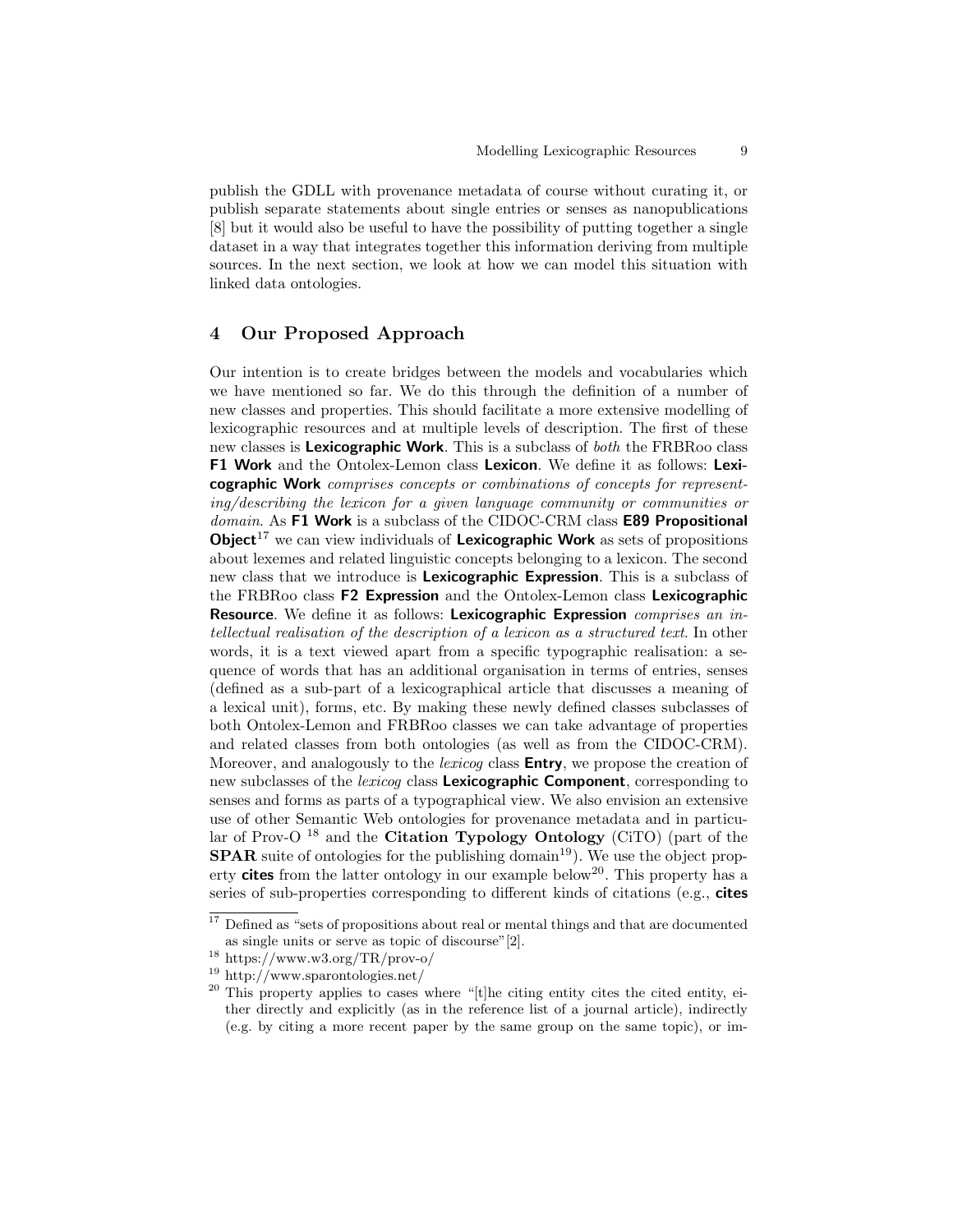#### 10 Khan and Salgado

as source document, cites for information). We have decided to define another subproperty of cites or more precisely of the CiTO property cites as evidence. This new property is **cites as attestation** and covers cases where the citing entity cites the cited entity as attesting to the existence of a linguistic phenomenon or phenomena. We also make use of the new Frequency Attestation and Corpus Information (FrAC) module being drafted by the W3C OntoLex group in our example encoding. Although this is still currently under development, the module guidelines are in a fairly advanced state of preparation and we have chosen classes and properties in our example encoding whose definitions are, by now, stable<sup>21</sup>. These include **Attestation**, representing attestations of linguistic "observables" in texts and the properties **attestation**, which relates together these observables and the texts which attest them, and locus which represents locations in a text. In the rest of this section we describe our proposal for encoding the riprovare example from Section 3 using the vocabularies/ontologies we have mentioned above and the new properties we have just defined. In Figure 2 we show the two entries both at the level of the Lexicographic Work and at the level of Lexicographic Expression. We can use OWL the sameAs property to



Fig. 2. Dictionaries

link together **t\_riprovare1** and **b\_riprovare2** (note that we would not do this in the case of the two **Entry** individuals **te\_riprovare1** and **be\_riprovare2**). In Fig 3 instead we present the relationship between the two entries and the same textual fragment of Dante's Divine Comedy (which we have defined as an individual of the FRBRoo class **Expression Fragment**) as defined above, using the FRaC class

plicitly (e.g. as in artistic quotations or parodies, or in cases of plagiarism)". See https://sparontologies.github.io/cito/current/cito.html

<sup>&</sup>lt;sup>21</sup> The latest draft can be found here: https://github.com/ontolex/frequencyattestation-corpus-information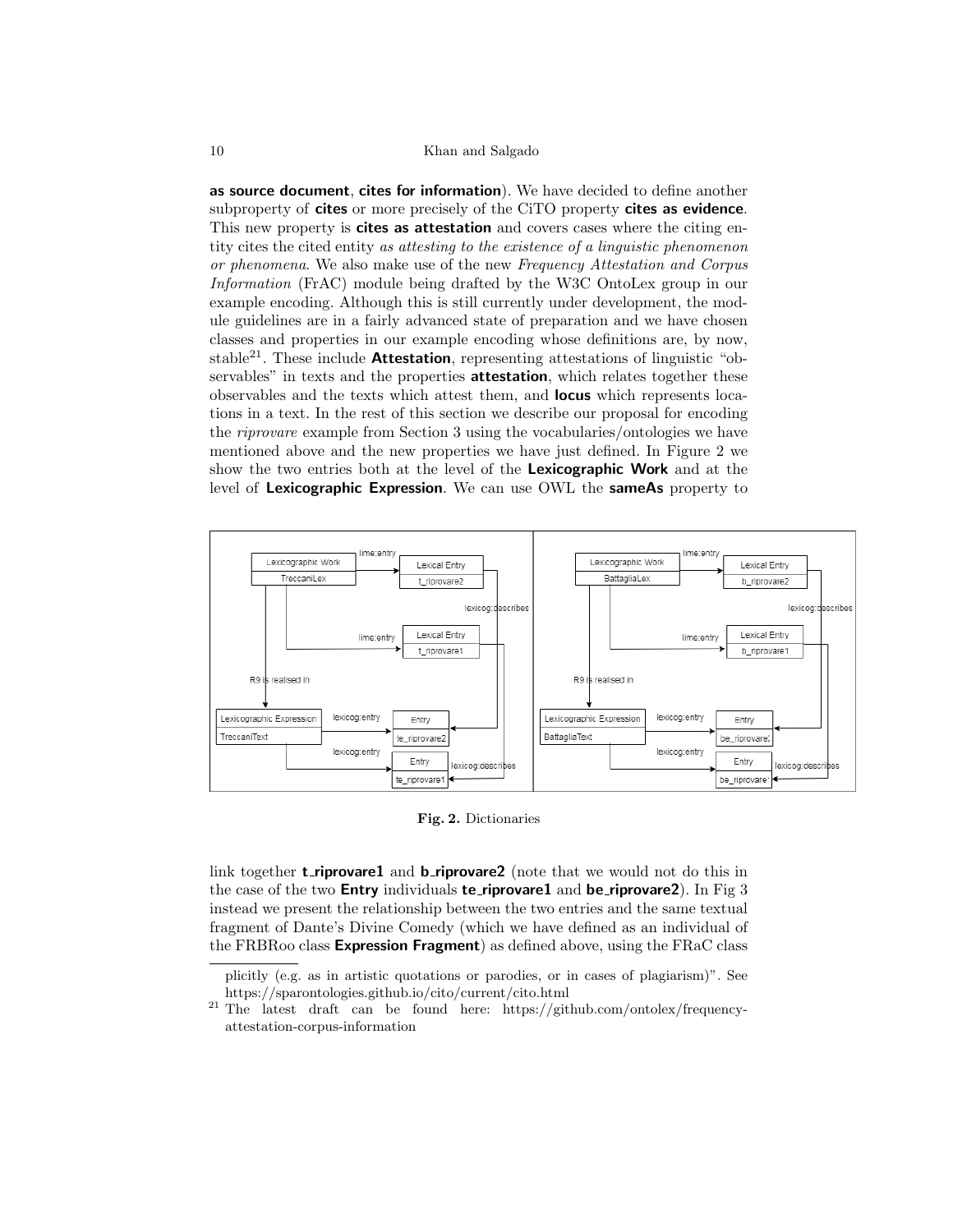Attestation and the properties attestation and locus. Note that we have only represented the fact that GDLL cites the Paradiso as an attestation at the level of Expression and not at the level of Work/Lexicon (although we have done so in the case of Treccani because of the veridicity of the description of the latter).



Fig. 3. Attestations

## 5 Further Work

The work which we have described in this article represents an attempt to use ontologies to model Semantic Web lexicographic resources at different levels of description. We have found CIDOC-CRM and its aligned/related ontologies (together with pre-existing lexical ontologies such as Ontolex-Lemon) to be especially useful in this regard. Indeed we are currently working on representing linguistic hypotheses (such as etymologies) in lexical resources using CRMSci. Furthermore, the authors of the current work are involved in the digitization of three editions of the historically significant Portuguese dictionary, Diccionario da Lingua Portugueza (Dictionary of the Portuguese Language), by António de Morais Silva, as part of a Portuguese national project, MORDigital. The intention is to make these dictionaries made available in both TEI-XML as well as in linked data. This project will give us the opportunity to apply and to test the approach which we have proposed in the current article on a large scale, real-life dataset.